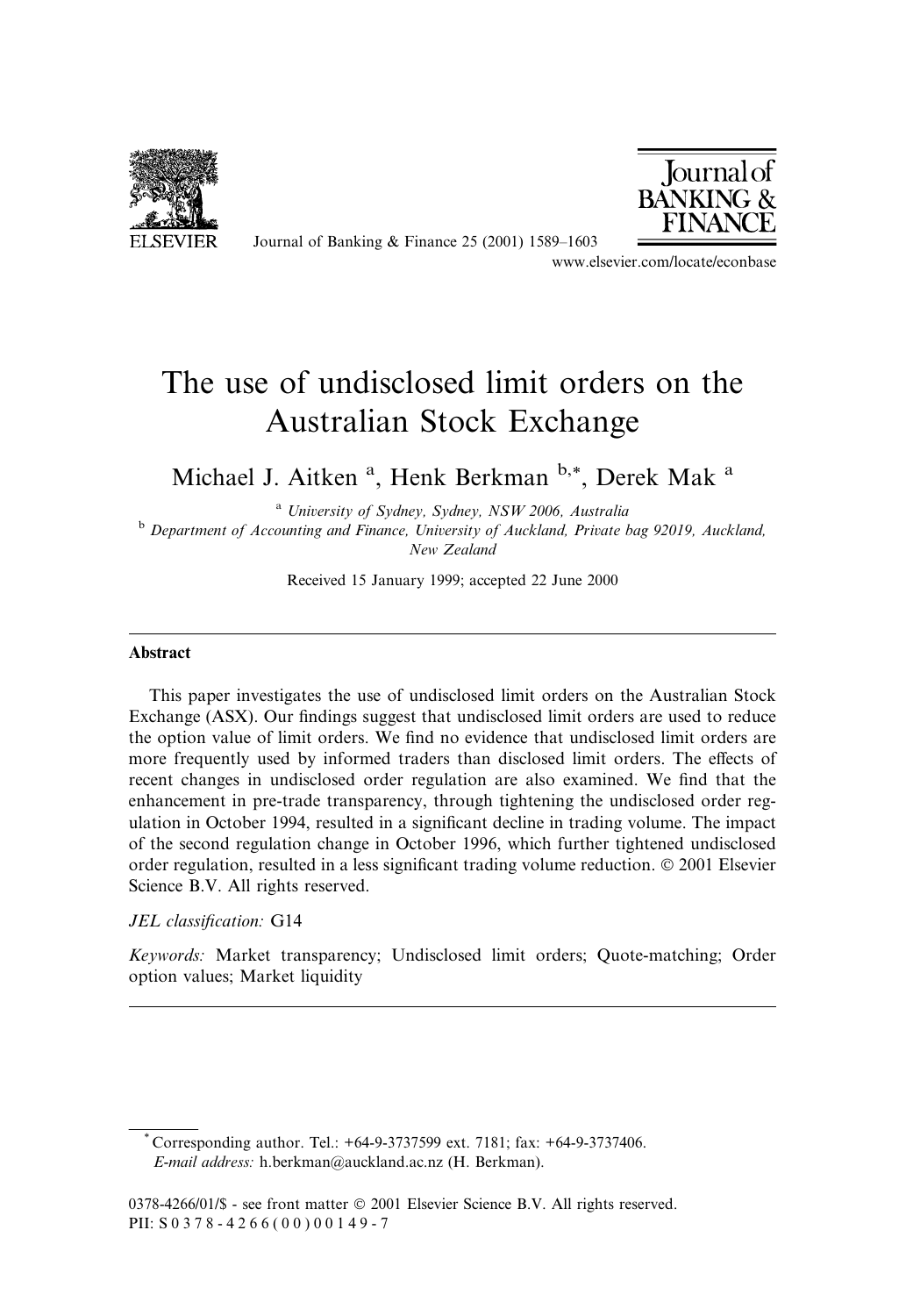### 1. Introduction

Exchanges that adopt electronic order book systems rely on limit orders as the major source of liquidity. Some markets, for example, the Australian Stock Exchange (ASX), the Paris Bourse and the Toronto Stock Exchange, give traders the option to hide the quantity of their limit orders and display price only. This study investigates the factors that affect the use of these 'undisclosed limit orders' on the ASX. The effect of recent changes in undisclosed order regulation is also examined.

Aitken et al.  $(1996)$  report that in 1993 about 6% of orders on the ASX, accounting for approximately 28% of volume, was undisclosed. Why do traders use undisclosed limit orders (ULOs)? According to some market participants ULOs are sometimes used by informed traders. Their reasoning is based on the idea that the more private information a trader possesses, the greater the incentive to hide his identity and trading intentions.  $\frac{1}{1}$  Informed traders might therefore prefer undisclosed over disclosed limit orders (DLOs) as the former provides a lower degree of pre-trade transparency.

An alternative explanation for the use of ULOs comes from Harris (1996). He argues that undisclosed limit orders are used as a defensive strategy against quote-matchers.<sup>2</sup> Limit order submitters face the risk that other traders take advantage of the trading options implicit in exposed limit orders. For example, if a large order to buy a stock is entered at a certain price, a quote-matcher might place a buy limit order at a slightly higher price. If his limit order is hit and the stock value subsequently rises, the quote-matcher will profit to the full extent of the rise. If the stock price falls, the quote-matcher may be able to limit his loss by selling to the large order. A defensive strategy against quotematchers is to hide the quantity of limit orders. ULOs increase the trading risk borne by quote-matchers by creating uncertainty over the size of the 'safety net'.

Another problem that could be less severe for ULOs is what has been referred to as the 'sitting duck' or free option problem of limit orders. The free option problem exists because monitoring costs and delays in cancellation and execution prevent investors from continuously updating their limit orders for changes in market conditions. Limit orders are therefore exposed to the arrival of adverse new public information and might get unfavourable execution (see Berkman, 1996). Undisclosed orders do not remove exposure of orders to new

<sup>&</sup>lt;sup>1</sup> For related theoretical papers see, for example, Admati and Pfleiderer (1991) and Forster and George (1992).

<sup>&</sup>lt;sup>2</sup> Other papers that consider traders' order submission strategies are Kumar and Seppi (1994), Chakravarty and Holden (1995), Keim and Madhavan (1995), Handa and Schwartz (1996), Harris and Hasbrouck (1996) and Harris (1997).